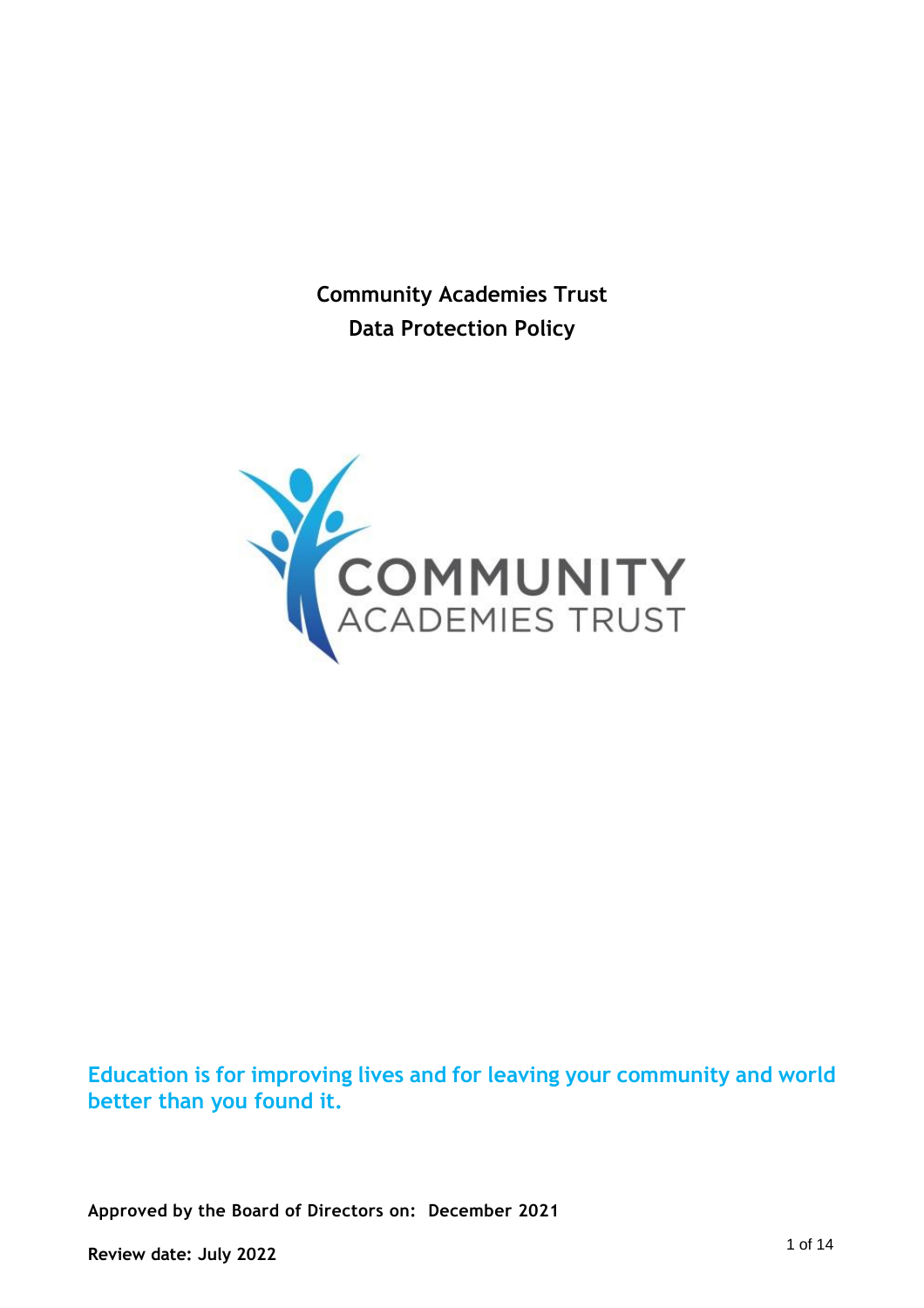# **Contents**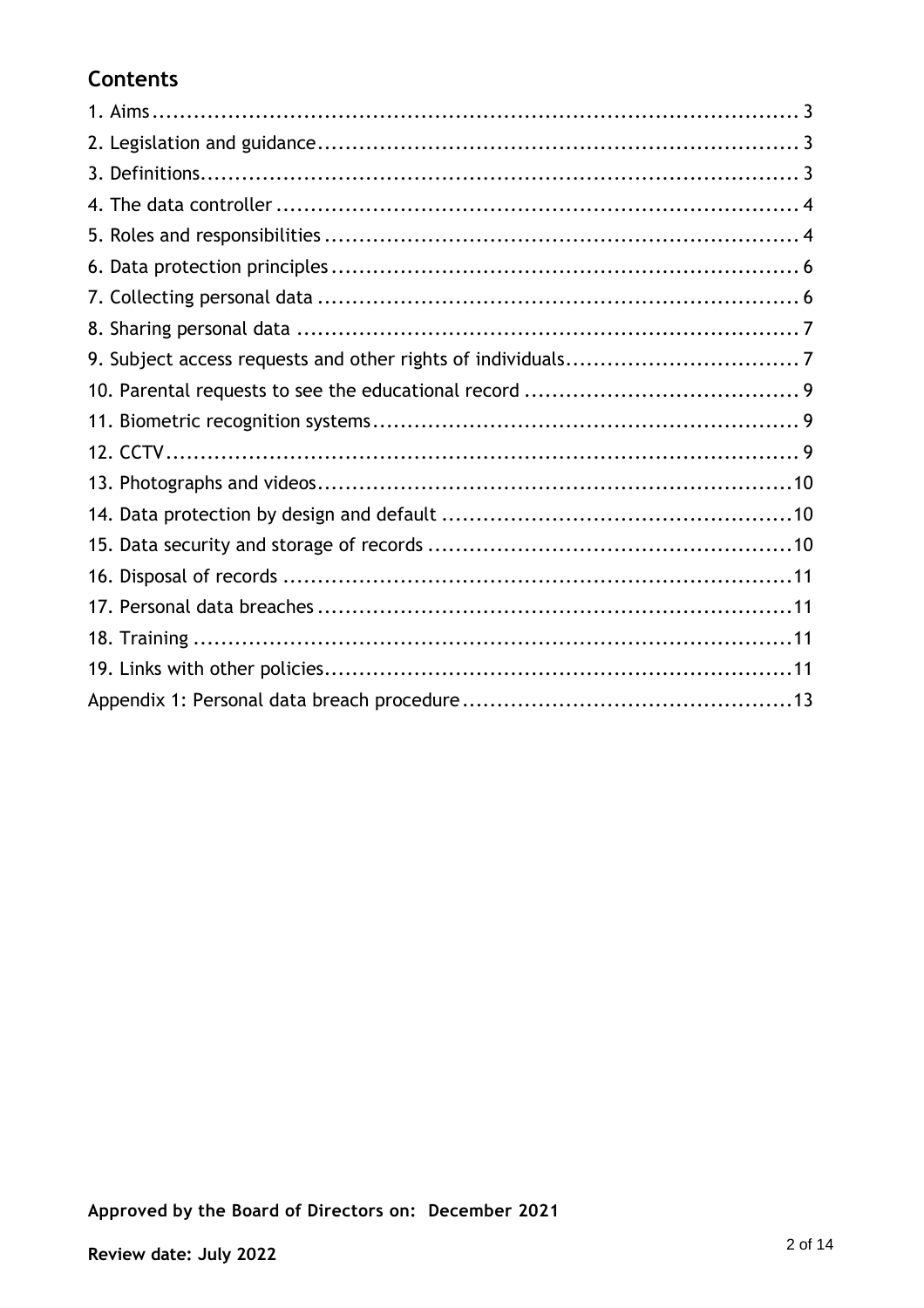### **1. Aims**

Community Academies Trust aims to ensure that all personal data collected about staff, pupils, parents, governors, trustees, volunteers, visitors and other individuals is collected, stored and processed in accordance with the General Data Protection Regulation (GDPR) and the Data Protection Act 2018 (DPA 2018).

This policy applies to all personal data, regardless of whether it is in paper or electronic format.

# **2. Legislation and guidance**

This policy meets the requirements of the GDPR and the provisions of the DPA 2018. It is based on guidance published by the Information Commissioner's Office (ICO) on the GDPR and the ICO's code of practice for subject access requests.

It meets the requirements of the Protection of Freedoms Act 2012 when referring to our use of biometric data.

It also reflects the ICO's code of practice for the use of surveillance cameras and personal information.

This policy complies with our funding agreement and articles of association.

| <b>Term</b>                         | <b>Definition</b>                                                                                                                                                                                                                                                                                                                                                                   |
|-------------------------------------|-------------------------------------------------------------------------------------------------------------------------------------------------------------------------------------------------------------------------------------------------------------------------------------------------------------------------------------------------------------------------------------|
| Personal data                       | Any information relating to an identified, or<br>identifiable, individual.<br>This may include the individual's:<br>Name (including initials)<br>Identification number<br>Location data<br>Online identifier, such as a username<br>It may also include factors specific to the<br>individual's physical, physiological, genetic,<br>mental, economic, cultural or social identity. |
| Special categories of personal data | Personal data which is more sensitive and so<br>needs more protection, including information<br>about an individual's:<br>Racial or ethnic origin<br>$\bullet$<br>Political opinions<br>$\bullet$<br>Religious or philosophical beliefs<br>$\bullet$<br>Trade union membership<br>Genetics                                                                                          |

# **3. Definitions**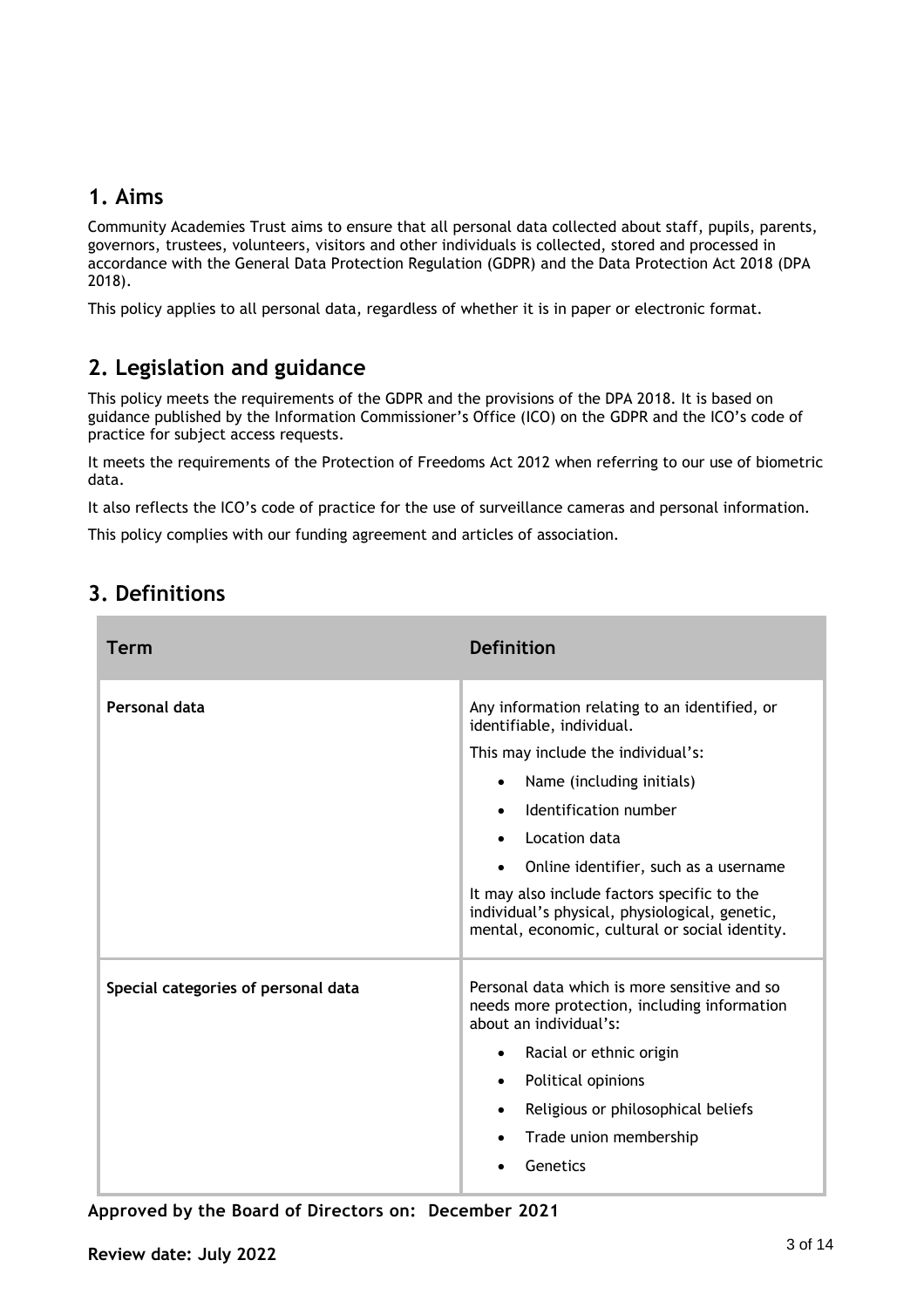|                      | Biometrics (such as fingerprints, retina<br>$\bullet$<br>and iris patterns), where used for<br>identification purposes<br>Health - physical or mental<br>$\bullet$<br>Sex life or sexual orientation                             |
|----------------------|----------------------------------------------------------------------------------------------------------------------------------------------------------------------------------------------------------------------------------|
| Processing           | Anything done to personal data, such as<br>collecting, recording, organising, structuring,<br>storing, adapting, altering, retrieving, using,<br>disseminating, erasing or destroying.<br>Processing can be automated or manual. |
| Data subject         | The identified or identifiable individual whose<br>personal data is held or processed.                                                                                                                                           |
| Data controller      | A person or organisation that determines the<br>purposes and the means of processing of personal<br>data.                                                                                                                        |
| Data processor       | A person or other body, other than an employee<br>of the data controller, who processes personal<br>data on behalf of the data controller.                                                                                       |
| Personal data breach | A breach of security leading to the accidental or<br>unlawful destruction, loss, alteration,<br>unauthorised disclosure of, or access to personal<br>data.                                                                       |

### **4. The data controller**

The Academy Trust processes personal data relating to parents, pupils, staff, governors, trainees, volunteers, visitors and others, and therefore is a data controller.

The Academy Trust is registered as a data controller with the ICO and will renew this registration annually or as otherwise legally required.

### **5. Roles and responsibilities**

This policy applies to **all staff** employed by the Academy Trust, and to external organisations, volunteers and other individuals working on our behalf. Staff who do not comply with this policy may face disciplinary action.

#### **5.1 Board of Directors of Community Academies Trust**

The Board of Directors has overall responsibility for ensuring that the Academy Trust complies with all relevant data protection obligations.

#### **5.2 Data Protection Officer**

The Data Protection Officer (DPO) is responsible for providing advice and guidance to the Academy Trust in order to assist the Academy Trust to implement this policy, monitor compliance with data protection law, and develop related policies and guidelines where applicable.

#### **Approved by the Board of Directors on: December 2021**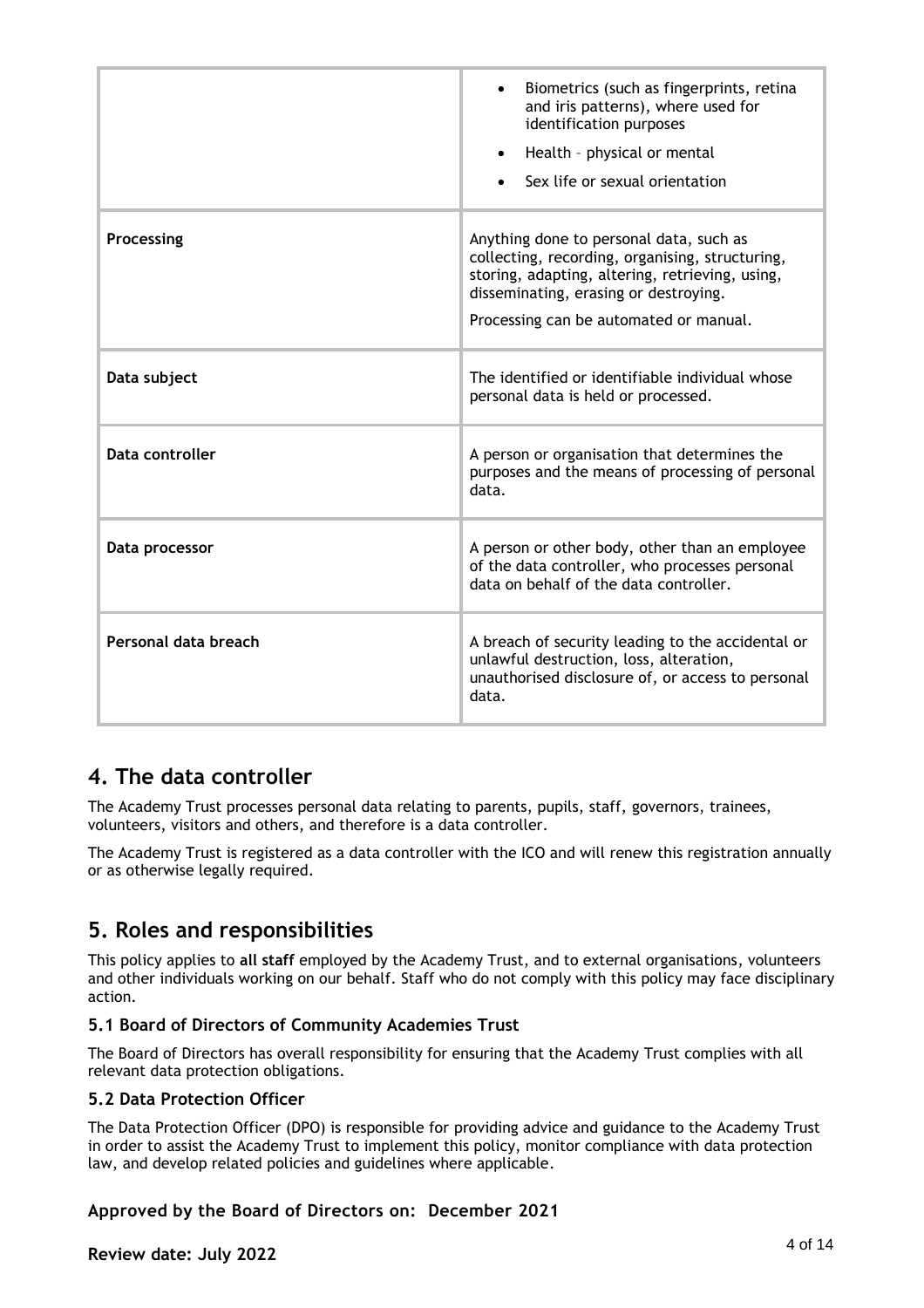The DPO will carry out an annual audit of the Academy Trust data processing activities and report to the audit committee of the Board of Directors their advice and recommendations on school data protection issues.

The DPO is also the first point of contact for individuals whose data the school processes, and for the ICO.

Our DPO is provided by Warwickshire Legal Services and is contactable via [dpo@communityacademiestrust.org](mailto:dpo@communityacademiestrust.org) or alternatively;

School Data Protection Officer Warwickshire Legal Services Warwickshire County Council Shire Hall Market Square **Warwick** CV34 4RL

#### **5.3 Headteacher**

.

The Headteacher at each school acts as the representative of the data controller on a day-to-day basis. The Executive Director (Finance and Operations) is the representative for the central team.

#### **5.4 Data Protection Contact**

The Academy Trust has nominated individuals as designated persons to be contacted internally in relation to all matters relating to data protection issues, and to make referrals, where necessary, to the Data Protection Officer.

Data protection champions have been appointed in each school and should be contacted in the first instance. The data controller can be contacted by emailing datacontroller@communityacademiestrust.org.

#### **5.5 All staff**

All members of staff are responsible for:

- Collecting, storing and processing any personal data in accordance with this policy
- Informing the school of any changes to their personal data, such as a change of address
- Contacting the designated Data Protection Champions in the following circumstances:
	- $\circ$  With any questions about the operation of this policy, data protection law, retaining personal data or keeping personal data secure
	- o If they have any concerns that this policy is not being followed
	- o If they are unsure whether or not they have a lawful basis to use personal data in a particular way
	- o If they need to rely on or capture consent, draft a privacy notice, deal with data protection rights invoked by an individual, or transfer personal data outside the European Economic Area
	- o If there has been a data breach
	- $\circ$  Whenever they are engaging in a new activity that may affect the privacy rights of individuals
	- $\circ$  If they need help with any contracts or sharing personal data with third parties

#### **Approved by the Board of Directors on: December 2021**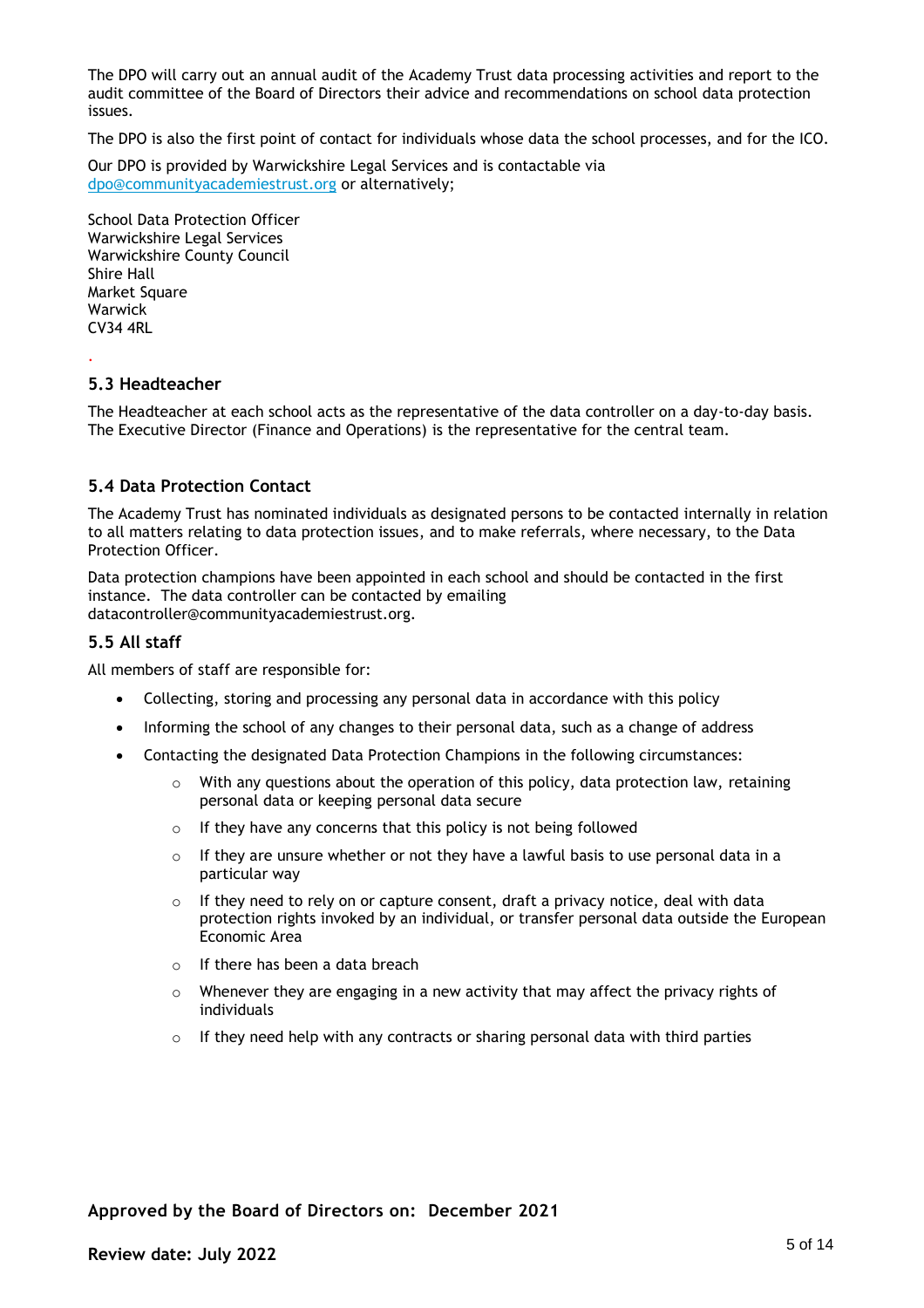# **6. Data Protection Principles**

The GDPR is based on data protection principles that our Academy Trust must comply with.

Community Academies Trust has adopted the principles to underpin its Data Protection Policy:

The principles require that all personal data shall be:

(1) processed lawfully, fairly and in a transparent manner ('lawfulness, fairness and transparency');

(2) used for specified, explicit and legitimate purposes ('purpose limitation');

(3) used in a way that is adequate, relevant and limited to what is necessary ('data minimisation');

(4) accurate and, where necessary, kept up to date; every reasonable step must be taken to ensure that personal data that are inaccurate, are erased or rectified without delay ('accuracy');

(5) kept no longer than is necessary ('storage limitation');

(6) processed in a manner that ensures it is safe and secure, ensuring that measures against unauthorised or unlawful processing and against accidental loss, destruction or damage are in place ('integrity and confidentiality').

This policy sets out how the Academy Trust aims to comply with these principles.

# **7. Collecting personal data**

#### **7.1 Lawfulness, fairness and transparency**

Community Academies Trust shall only process personal data where it has one of 5 'lawful bases' (legal reasons) available to the Academy Trust to do so under data protection law:

- The data needs to be processed so that the school can **fulfil a contract** with the individual, or the individual has asked the school to take specific steps before entering into a contract
- The data needs to be processed so that the school can **comply with a legal obligation**
- The data needs to be processed to ensure the **vital interests** of the individual e.g. to protect someone's life
- The data needs to be processed so that the school, as a public authority, can perform a task **in the public interest,** and carry out its official functions
- The individual (or their parent/carer when appropriate in the case of a pupil) has freely given clear **consent**

For special categories of personal data, we will also meet one of the special category conditions for processing which are set out in the GDPR and Data Protection Act 2018.

If we offer online services to pupils, such as classroom apps, and we intend to rely on consent as a basis for processing, we will get parental consent where the pupil is under 13 (except for online counselling and preventive services).

Whenever we first collect personal data directly from individuals, we will provide them with the relevant information required by data protection law.

#### **7.2 Limitation, minimisation and accuracy**

We will only collect personal data for specified, explicit and legitimate reasons. We will explain these reasons to the individuals when we first collect their data.

If we want to use personal data for reasons other than those given when we first obtained it, we will inform the individuals concerned before we do so, and seek consent where necessary.

Staff must only process personal data where it is necessary in order to do their jobs.

When staff no longer need the personal data they hold, they must ensure it is deleted or anonymised. This will be done in accordance with guidance set out in the Information and Records Management Society's toolkit for schools.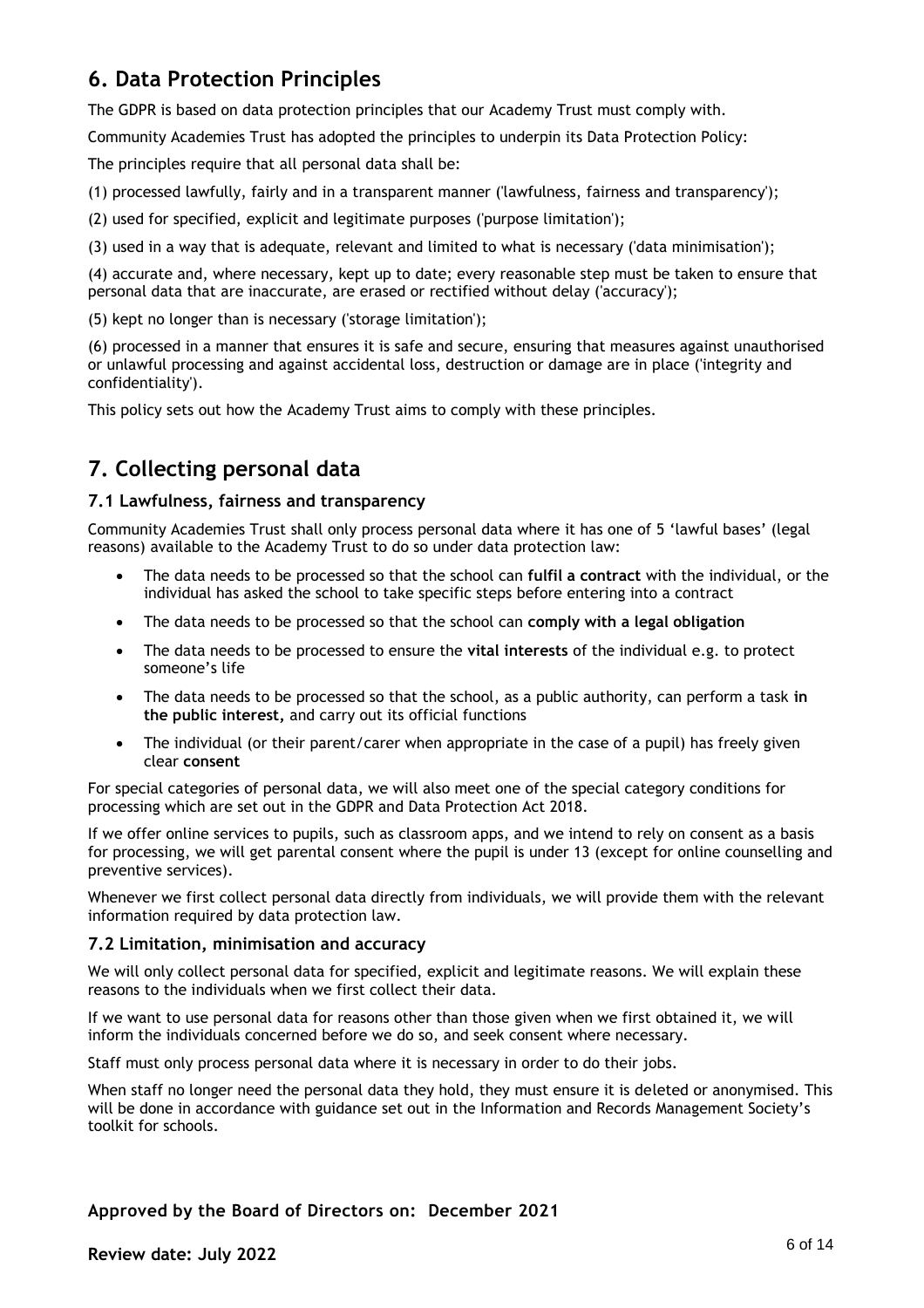# **8. Sharing personal data**

We will not normally share personal data with anyone else except as set out in the Academy Trust's Privacy Notice. GDPR and the DPA 2018 also allow information to be shared where:

- There is an issue with a pupil or parent/carer that puts the safety of our staff at risk
- We need to liaise with other agencies we will seek consent as necessary before doing this
- Our suppliers or contractors need data to enable us to provide services to our staff and pupils for example, IT companies. When doing this, we will:
	- $\circ$  Only appoint suppliers or contractors which can provide sufficient guarantees that they comply with data protection law
	- $\circ$  Establish a data sharing agreement with the supplier or contractor, either in the contract or as a standalone agreement, to ensure the fair and lawful processing of any personal data we share
	- $\circ$  Only share data that the supplier or contractor needs to carry out their service, and information necessary to keep them safe while working with us

We will also share personal data with law enforcement and government bodies where we are legally required to do so, including for:

- The prevention or detection of crime and/or fraud
- The apprehension or prosecution of offenders
- The assessment or collection of tax owed to HMRC
- In connection with legal proceedings
- Where the disclosure is required to satisfy our safeguarding obligations
- Research and statistical purposes, as long as personal data is sufficiently anonymised or consent has been provided

We may also share personal data with emergency services and local authorities to help them to respond to an emergency situation that affects any of our pupils or staff.

Where we transfer personal data to a country or territory outside the European Economic Area, we will do so in accordance with data protection law.

### **9. Subject access requests and other rights of individuals**

#### **9.1 Subject access requests**

Individuals have a right to make a 'subject access request' to gain access to personal information that the school holds about them. This includes:

- Confirmation that their personal data is being processed
- Access to a copy of the data
- The purposes of the data processing
- The categories of personal data concerned
- Who the data has been, or will be, shared with
- How long the data will be stored for, or if this isn't possible, the criteria used to determine this period
- The source of the data, if not the individual
- Whether any automated decision-making is being applied to their data, and what the significance and consequences of this might be for the individual

An individual can make a SAR verbally or in writing, including on social media. A request is valid if it is clear that the individual is asking for their own personal data. An individual does not need to use a specific form of words, refer to legislation or direct the request to a specific contact.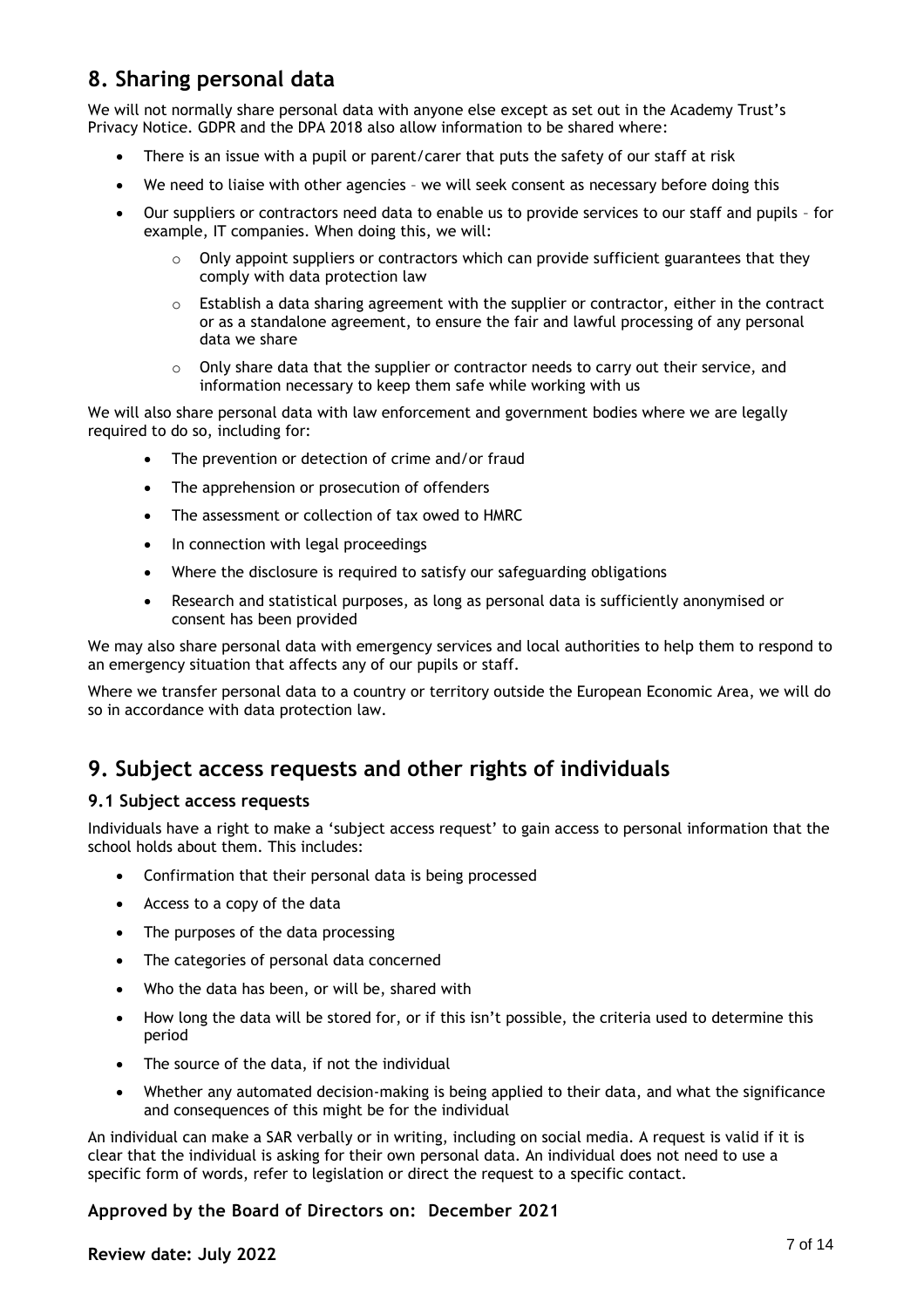An individual may ask a third party (eg a relative, friend or solicitor) to make a SAR on their behalf. You may also receive a SAR made on behalf of an individual through an online portal. Before responding, you need to be satisfied that the third party making the request is entitled to act on behalf of the individual. It is the third party's responsibility to provide evidence of their authority.

If the school receives a subject access request they must immediately forward it to the Academy Trusts Designated Data Protection Contact, who will ensure that the DPO is informed.

Information to be released will be collated by the School and then sent to the DPO via the Academy Trusts Designated Data Protection Contact for checking.

#### **9.2 Children and subject access requests**

Personal data about a child belongs to that child, and not the child's parents or carers. For a parent or carer to make a subject access request with respect to their child, the person should have parental responsibility for the child, and the child must either be unable to understand their rights and the implications of a subject access request, or have given their consent.

Children aged 13 and above are generally regarded to be mature enough to understand their rights and the implications of a subject access request. Therefore, subject access requests from those with parental responsibility for pupils at our school aged 13 and above may not be granted without the express permission of the pupil.

Children below the age of 13 are generally not regarded to be mature enough to understand their rights and the implications of a subject access request. Therefore, subject access requests from those with parental responsibility for pupils at our schools aged under 13 will in general be granted without requiring the express permission of the pupil.

These are not fixed rules and a pupil's ability to understand their rights will always be judged on a caseby-base basis.

#### **9.3 Responding to subject access requests**

When responding to requests, we:

- May ask the individual to provide 2 forms of identification
- May contact the individual via phone to confirm the request was made
- Will respond without delay and within 1 month of receipt of the request
- Will provide the information free of charge
- May tell the individual we will comply within 3 months of receipt of the request, where a request is complex or numerous, or where it is impractical to comply within a month due to school closure. We will inform the individual of this within 1 month, and explain why the extension is necessary.

We will not disclose information if it:

- Might cause serious harm to the physical or mental health of the pupil or another individual
- Would reveal that the child is at risk of abuse, where the disclosure of that information would not be in the child's best interests
- Is contained in adoption or parental order records
- Is given to a court in proceedings concerning the child

If the request is unfounded or excessive, we may refuse to act on it, or charge a reasonable fee which takes into account administrative costs.

A request will be deemed to be unfounded or excessive if it is repetitive, or asks for further copies of the same information.

When we refuse a request, we will tell the individual why, and tell them they have the right to complain to the ICO.

#### **9.4 Other data protection rights of the individual**

In addition to the right to make a subject access request (see above), and to receive information when we are collecting their data about how we use and process it (see section 7), individuals also have the right to:

#### **Approved by the Board of Directors on: December 2021**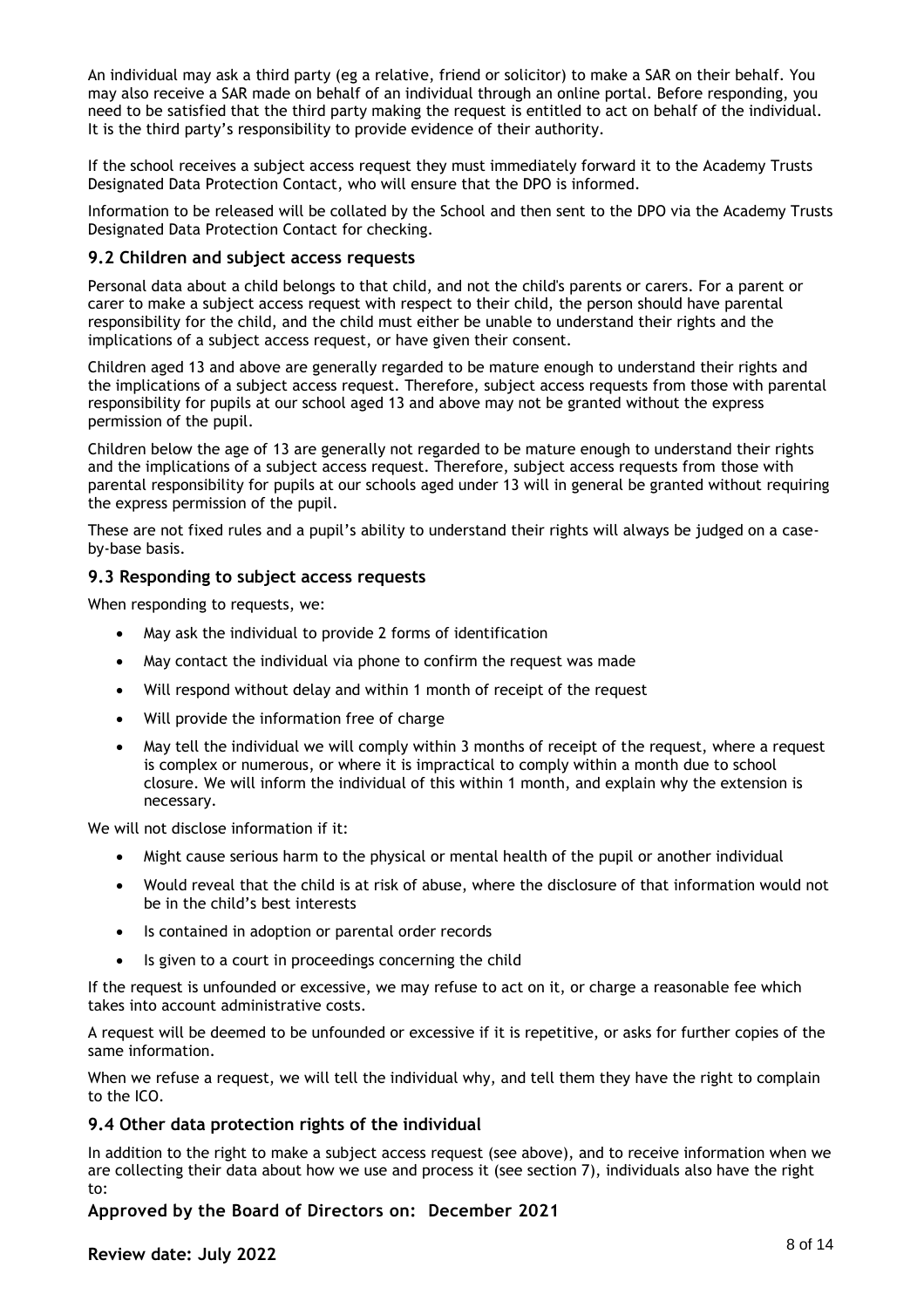- Withdraw their consent to processing at any time, where processing is based on the consent of the pupil or parent
- Ask us to rectify, erase or restrict processing of their personal data, or object to the processing of it (in certain circumstances)
- Prevent use of their personal data for direct marketing
- Challenge processing which has been justified on the basis of public interest
- Request a copy of agreements under which their personal data is transferred outside of the European Economic Area
- Object to decisions based solely on automated decision making or profiling (decisions taken with no human involvement, that might negatively affect them)
- Prevent processing that is likely to cause damage or distress
- Be notified of a data breach in certain circumstances
- Make a complaint to the ICO
- Ask for their personal data to be transferred to a third party in a structured, commonly used and machine-readable format (in certain circumstances)

Individuals should submit any request to exercise these rights to the DPO. If staff receive such a request, they must immediately forward it to the Data Protection Contact who will send it to the DPO for information purposes.

### **10. Parental requests to see the educational record**

Parents, or those with parental responsibility, do not have an automatic parental right of access to their child's educational record. Any requests from parents will be treated as subject access requests in accordance with the above.

### **11. Biometric recognition systems**

Where we use pupils' biometric data as part of an automated biometric recognition system (for example, pupils use finger prints to receive school dinners instead of paying with cash) we will comply with the requirements of the Protection of Freedoms Act 2012.

Parents/carers will be notified before any biometric recognition system is put in place or before their child first takes part in it. The Academy Trust will get written consent from at least one parent or carer before we take any biometric data from their child and first process it.

Parents/carers and pupils have the right to choose not to use the Academy Trust's biometric system(s). We will provide alternative means of accessing the relevant services for those pupils.

Parents/carers and pupils can object to participation in the school's biometric recognition system(s), or withdraw consent, at any time, and we will make sure that any relevant data already captured is deleted.

Where staff members or other adults use the school's biometric system(s), we will also obtain their consent before they first take part in it, and provide alternative means of accessing the relevant service if they object. Staff and other adults can also withdraw consent at any time, and the school will delete any relevant data already captured.

### **12. CCTV**

We use CCTV in various locations around some of our school sites to ensure the site remains safe. We will adhere to the ICO's code of practice for the use of CCTV.

We do not need to ask individuals' permission to use CCTV, but we make it clear where individuals are being recorded. Security cameras are clearly visible and accompanied by prominent signs explaining that CCTV is in use.

Any enquiries about the CCTV system should be directed to the Headteacher of the school.

**Approved by the Board of Directors on: December 2021**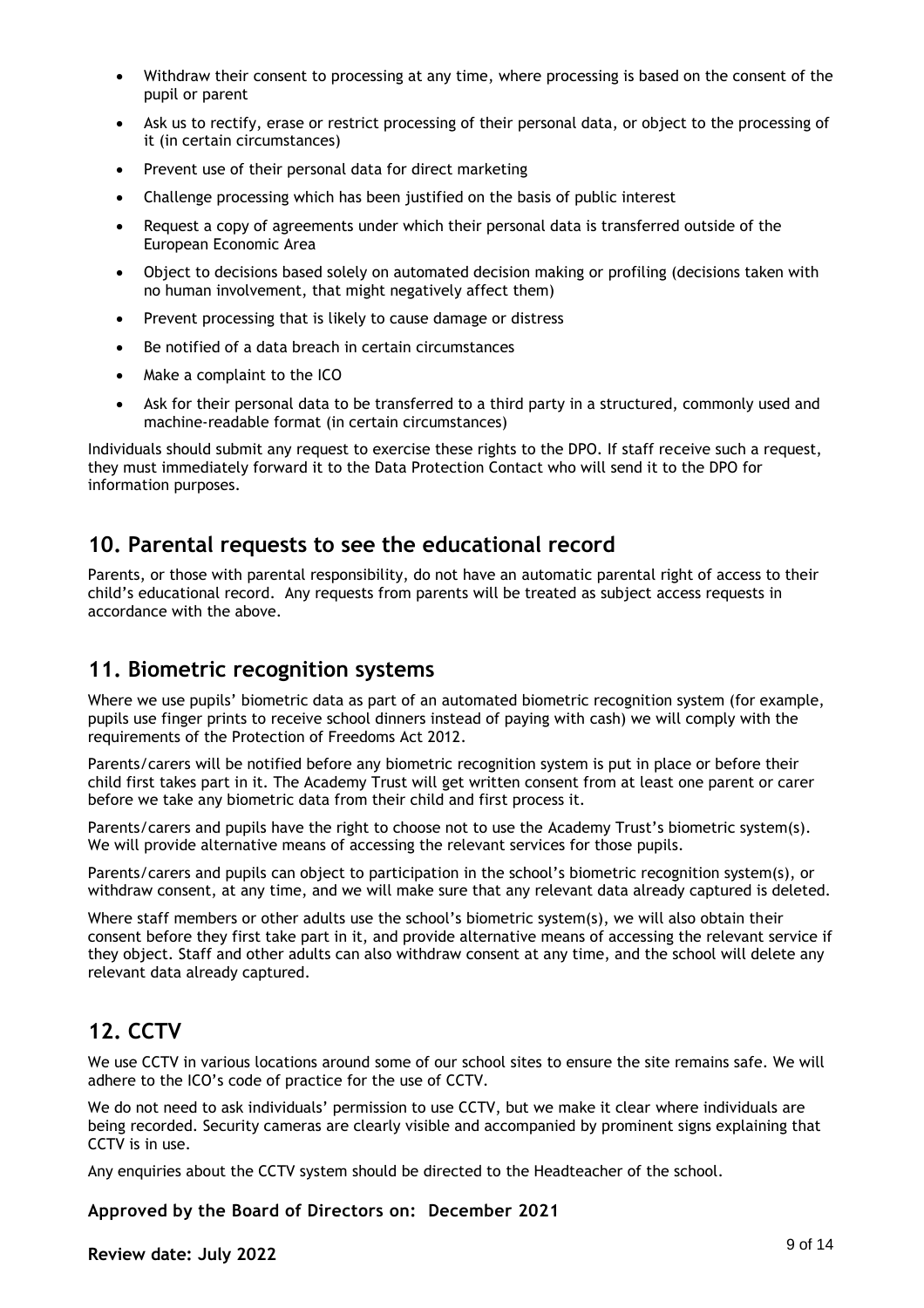### **13. Photographs and videos**

As part of our school activities, the Academy Trust may take photographs and record images of individuals within our schools.

The Academy Trust will obtain written consent from parents/carers for photographs and videos to be taken of their child for communication, marketing and promotional materials. We will clearly explain how the photograph and/or video will be used to both the parent/carer and pupil.

The Academy Trust will obtain written consent from parents/carers, or pupils aged 18 and over, for photographs and videos to be taken of pupils for communication, marketing and promotional materials.

Where the Academy Trust needs parental consent, it shall clearly explain how the photograph and/or video will be used to both the parent/carer and pupil. Where the Academy Trust doesn't need parental consent, it shall clearly explain to the pupil how the photograph and/or video will be used.

Uses may include:

- Within school on notice boards and in school magazines, brochures, newsletters, etc.
- Outside of school by external agencies such as the school photographer, newspapers, campaigns
- Online on our schools and Trust's websites or social media pages

Consent can be refused or withdrawn at any time. If consent is withdrawn, we will delete the photograph or video and not distribute it further.

When using photographs and videos in this way we will not accompany them with any other personal information about the child, to ensure they cannot be identified unless consent has been obtained from parents/carers.

### **14. Data protection by design and default**

The Academy Trust shall put measures in place to show that it has integrated data protection into all of its data processing activities, including:

- Appointing a suitably qualified DPO, and ensuring they have the necessary resources to fulfil their duties and maintain their expert knowledge
- Only processing personal data that is necessary for each specific purpose of processing, and always in line with the data protection principles set out in relevant data protection law (see section 6)
- Completing privacy impact assessments where the school's processing of personal data presents a high risk to rights and freedoms of individuals, and when introducing new technologies (the DPO will advise on this process)
- Integrating data protection into internal documents including this policy, any related policies and privacy notices
- Training members of staff on data protection law, this policy, any related policies and any other data protection matters; we will also keep a record of attendance
- Regularly conducting reviews and audits to test our privacy measures and make sure we are compliant
- Maintaining records of our processing activities, including:
	- $\circ$  For the benefit of data subjects, making available the name and contact details of our school and DPO and all information we are required to share about how we use and process their personal data (via our privacy notices)
	- $\circ$  For all personal data that we hold, maintaining an internal record of the type of data, data subject, how and why we are using the data, any third-party recipients, how and why we are storing the data, retention periods and how we are keeping the data secure

### **15. Data security and storage of records**

**Approved by the Board of Directors on: December 2021** The Academy Trust will protect personal data and keep it safe from unauthorised or unlawful access, alteration, processing or disclosure, and against accidental or unlawful loss, destruction or damage.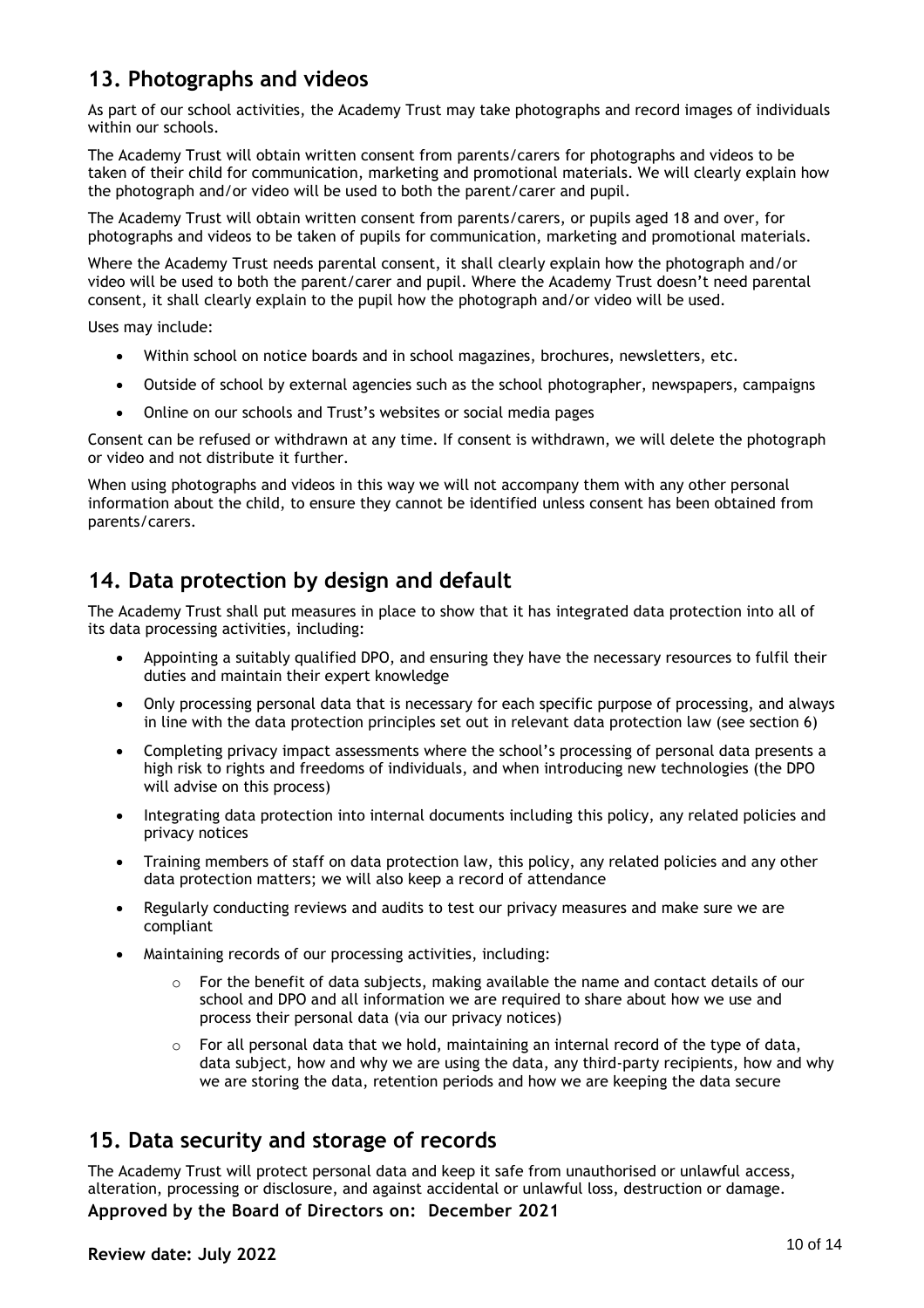In particular:

- Paper-based records and portable electronic devices, such as laptops and hard drives that contain personal data are kept under lock and key when not in use
- Papers containing confidential personal data must not be left on office and classroom desks, on staffroom tables, pinned to notice/display boards, or left anywhere else where there is general access
- Staff must ensure passwords are hard for anyone else to guess by incorporating numbers and mixed case into it.
- Encryption software is used to protect all portable devices and removable media on which personal information is stored, such as laptops and USB devices
- Staff, pupils or governors who store personal information on their personal devices are expected to follow the same security procedures as for school-owned equipment (see the policy on acceptable use)
- Where we need to share personal data with a third party, we carry out due diligence and take reasonable steps to ensure it is stored securely and adequately protected (see section 8)

### **16. Disposal of records**

Personal data that is no longer needed will be disposed of securely. Personal data that has become inaccurate or out of date will also be disposed of securely, where we cannot or do not need to rectify or update it.

For example, the Academy Trust will shred or incinerate paper-based records, and overwrite or delete electronic files. We may also use a third party to safely dispose of records on the school's behalf. If we do so, we will require the third party to provide sufficient guarantees that it complies with data protection law.

### **17. Personal data breaches**

The Academy Trust shall take all reasonable steps to ensure that there are no personal data breaches.

In the event of a suspected data breach, we will follow the procedure set out in Appendix 1.

When appropriate, the Academy Trust shall report the data breach to the ICO within 72 hours. Such breaches in an Academy Trust context may include, but are not limited to:

- A non-anonymised dataset being published on the school website which shows the exam results of pupils eligible for the pupil premium
- Safeguarding information being made available to an unauthorised person
- The theft of a school laptop containing non-encrypted personal data about pupils

### **18. Training**

All staff and governors are provided with data protection training as part of their induction process.

Data protection will also form part of continuing professional development, where changes to legislation, guidance or the school's processes make it necessary.

### **19. Links with other policies**

This data protection policy is linked to our:

- Information Security Policy
- Acceptable Use of ICT Policy
- Social Networking Policy

### **Approved by the Board of Directors on: December 2021**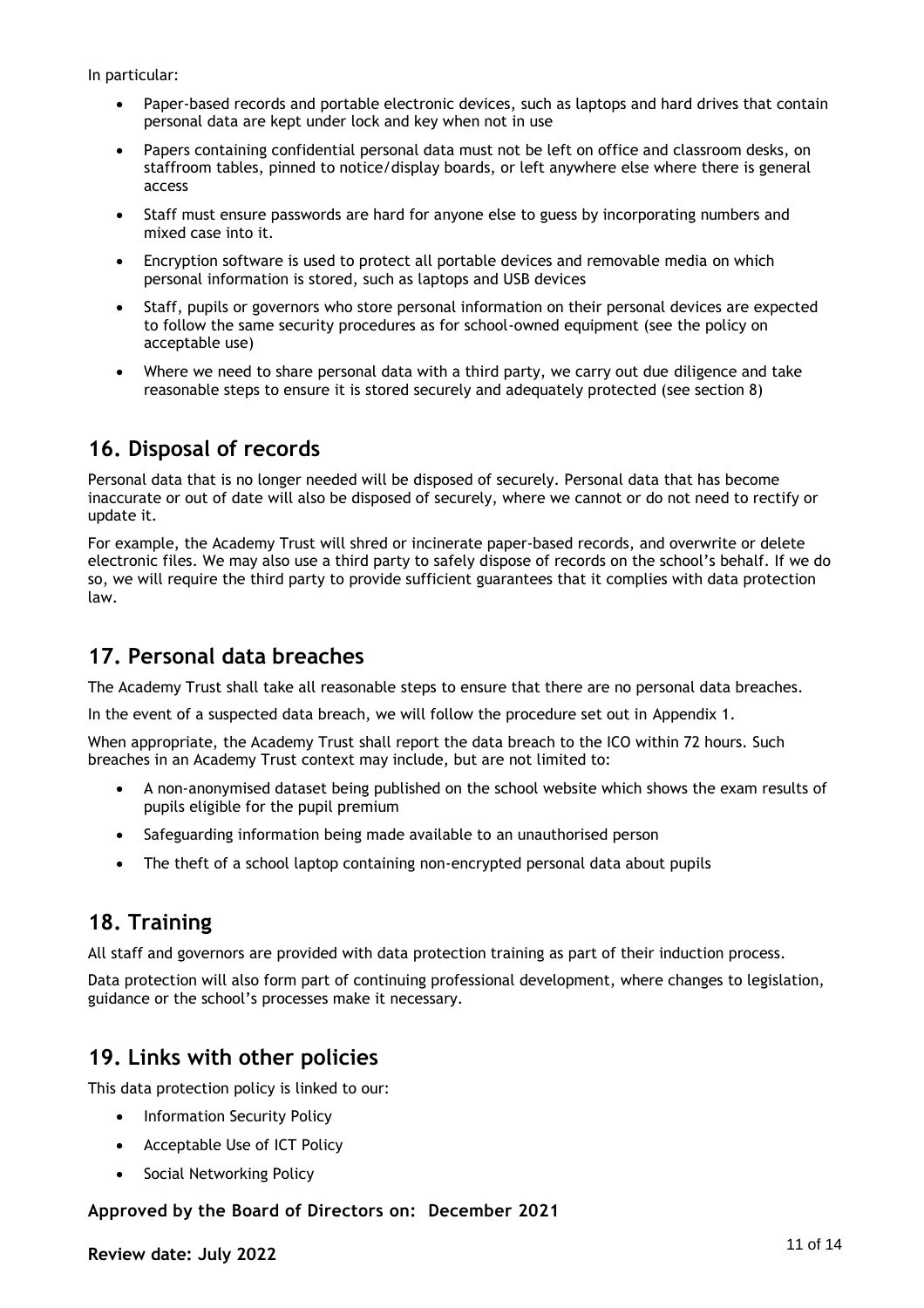• Online safety policy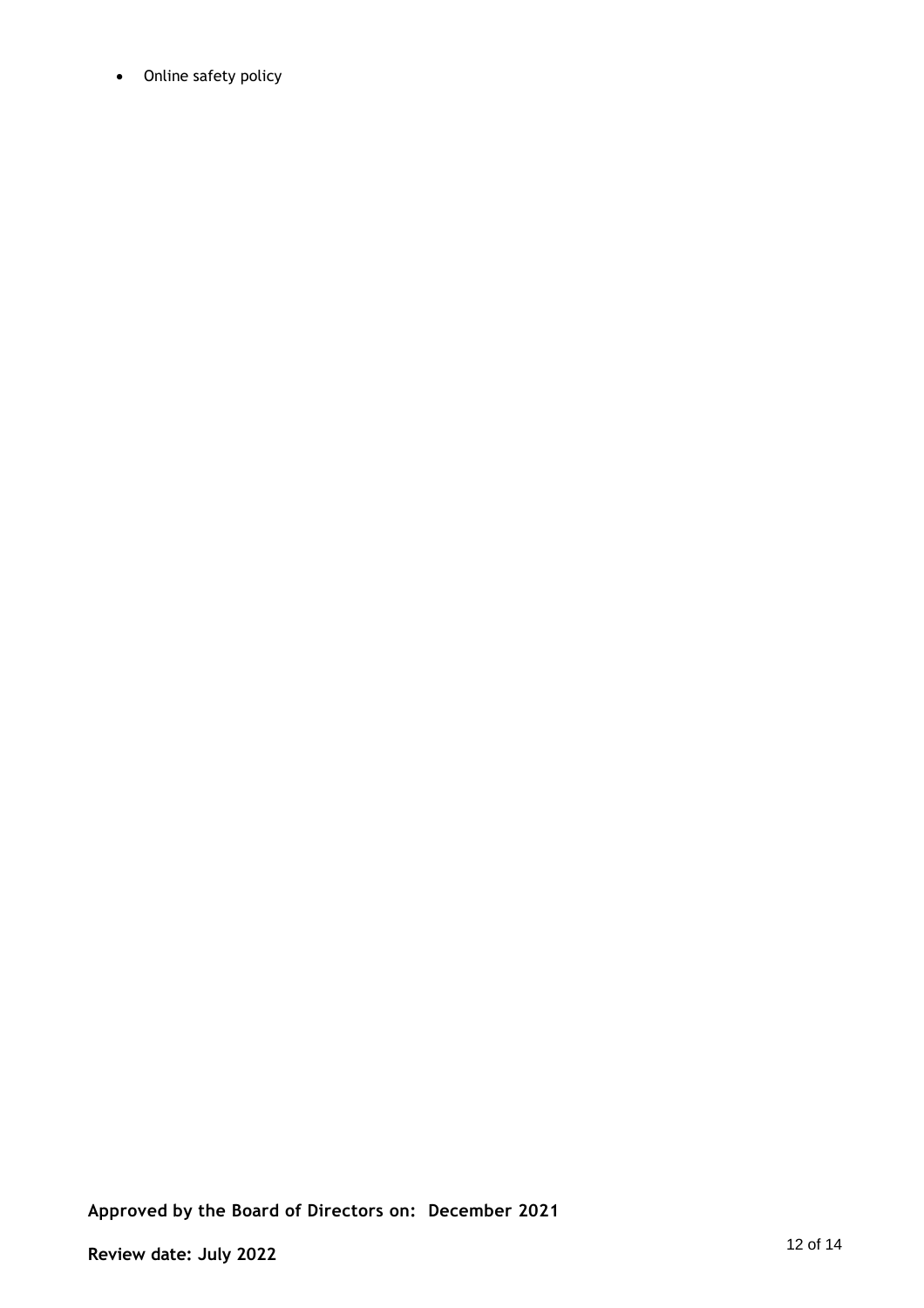### **Appendix 1: Personal data breach procedures**

If staff become aware that information has not been handled according to procedures and there is a data breach or potential security incident, they must report it in accordance with this procedure.

When appropriate, the Academy Trust will report the data breach to the ICO within 72 hours in accordance with the requirements of the GDPR.

- 1. Data protection breaches occur where personal data is lost, damaged, destroyed, stolen, misused and/or accessed unlawfully.
- 2. Examples of how a breach may occur include:
	- a. Theft of data or equipment on which data is stored;
	- b. Loss of data or equipment on which data is stored;
	- c. Inappropriate access controls allowing unauthorised use;
	- d. Accidental Loss;
	- e. Destruction of personal data;
	- f. Damage to personal data;
	- g. Equipment failure;
	- h. Unlawful disclosure of personal data to a third party;
	- i. Human error;
	- j. Unforeseen circumstances such as fire or flood;
	- k. Hacking attack; or
	- l. 'Blagging' offences where information is obtained by deceiving the organisation which holds it.
- 3. If any member of staff, governor or director of the Academy Trust, discovers that data has been lost, or believes that there has been a breach of the data protection principles in the way that data is handled, you must immediately or no later than within 24 hours of first coming to notice, inform the Academy Trust's Data Protection Contact.
- 4. Upon being notified, the Academy Trust's Data Protection Contact will assess whether a breach of personal information has occurred, and the level of severity. If a breach has occurred but the risk of harm to any individual is low (for example, because no personal information has left the control of the Academy Trust, then the Academy Trust's Data Protection Contact will initiate an internal investigation to consider whether the Information Security Policy was followed, and whether any alterations need to be made to internal procedures as a result.
- 5. In all other cases, the incident must be notified to the Data Protection Officer immediately, who must follow the Information Commissioner's Office guidelines on notification and recording of the breach. The priority must then be to close or contain the breach to mitigate / minimise the risks to those individuals affected by it.

All Academy staff, governors and directors are expected to work in partnership with the Data Protection Contact and the Data Protection Officer in relation to the following matters:

#### **Notification of Breaches**

Any member of staff, governor or director who becomes aware of a personal information breach should provide full details to the Data Protection Contact for the Academy Trust within 24 hours of being made aware of the breach. The Data Protection Contact will then complete the Data Breach Record Form and Incident Log. When completing the form details should be provided of the reporter's name, the date/time of the breach, the date/time of detecting the breach, and basic information about the type of breach and information about personal data concerned. Details of what has already been done to respond to the risks posed by the breach should also be included.

#### **Containment and Recovery**